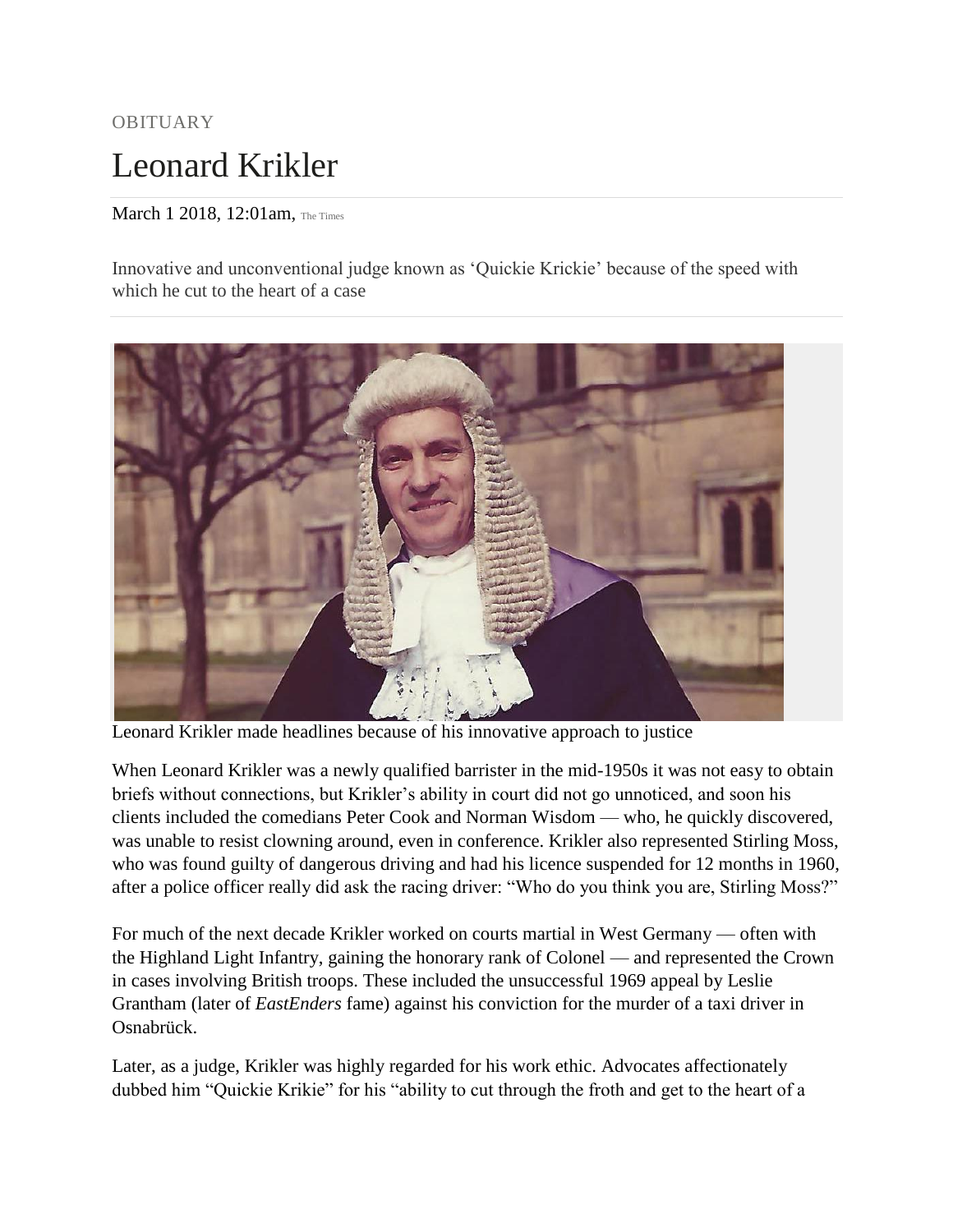case with alacrity" — and Krikler often made headlines thanks to his innovative approach to justice.

One defendant who had pleaded guilty to stealing hospital food was given a lenient sentence, because "anyone [who does so] deserves help, not punishment". At Wood Green Crown Court in 1987 an ageing shoplifter who had spent his life in and out of jail was startled to hear the judge say: "I have been handing out sentences for 12 years, but you have been receiving them for 32. You have more experience than I have, so what do you think I should do?" The defendant opted for a suspended sentence — and never offended again.

Leonard Gideon Krikler was born in Shabani, Southern Rhodesia, in 1929, the youngest child of Major James Harold Krikler OBE and his wife, Tilly. His parents had emigrated from Lithuania in 1909 and his father ran a shop.

At the age of six the young Leonard was sent to *Milton School in Bulawayo*, 100 miles away, writing in one of his early letters home: "Dear Mummy and Daddy, please send tuck. Lenny." He and three of his friends soon ran away. After they were tracked down the school's headmaster held an assembly. "These boys not only escaped from school," he said, "but they even took young Krikler with them, who's only two bricks and a tickie high!" Lenny, the ringleader of the operation, kept quiet.

Unlike his older brother, Bernard (Bunny), who was head boy at **Milton** and the captain of rugby, Krikler was not a star pupil and left having acquired little more than a love of art and a healthy disregard for authority. He saw this as no setback, however, and in later life would tell his children that "there's no such thing as a failure that can't be turned into a partial success".

Krikler's route to a career as a barrister and a judge was far from conventional, especially in 1950s England. After dropping out of boarding school in Southern Rhodesia at the age of 16 without sitting his exams, his parents wearily dispatched him to London to live with his older sister, Fiona, and "grow up". The plan worked and within six years of his arrival he had scraped passes in his matriculation and law exams. Along the way Krikler paid for his rent and food by taking on a series of jobs such as railway porter while attending night school. Any wages left over were saved up for art classes in Paris, where he spent his holidays at L'Académie de la Grande Chaumière.

After being called to the Bar in 1953, Krikler served his pupillage under George Avgherinos at Goldsmith's Buildings. Head of chambers was Stanislaus Seuffert, who remained there after its merger with Lamb Building until he retired. Krikler then took over as the head of what was then the largest chambers in the country, until his appointment as a circuit judge. He also sat as a High Court judge (Family Division).

In family cases — for which Krikler had a passion — he wanted to ensure that any children involved were looked after properly. He was instrumental in setting up a children's room at court